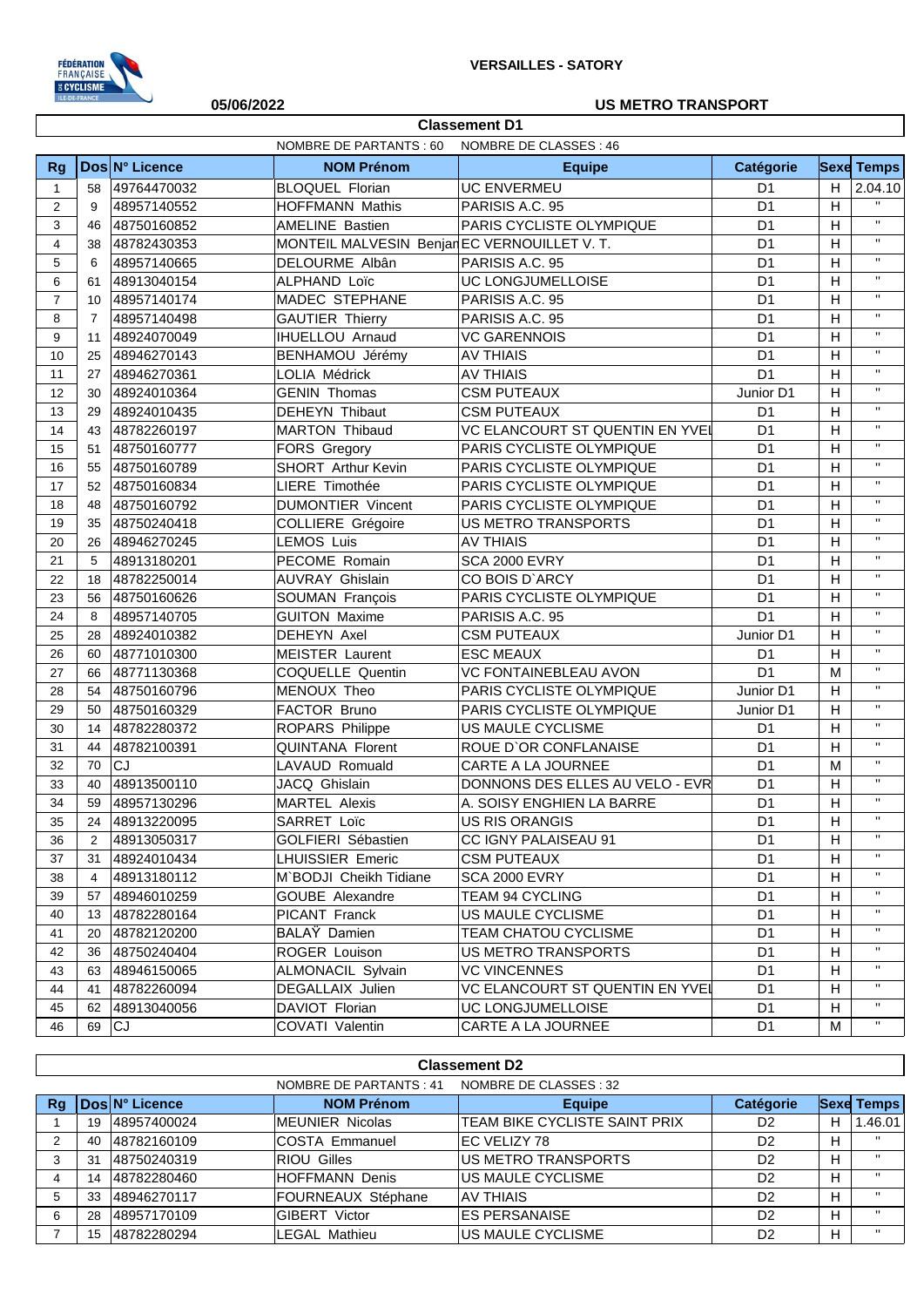| 8  | 35             | 48924080253 | <b>HAUTEVILLE LIONEL</b>  | A. C. B. B.                   | D <sub>2</sub>        | H | $\mathbf{H}$ |
|----|----------------|-------------|---------------------------|-------------------------------|-----------------------|---|--------------|
| 9  | 20             | 48957400004 | <b>TAHON Olivier</b>      | TEAM BIKE CYCLISTE SAINT PRIX | D <sub>2</sub>        | H | $\mathbf{H}$ |
| 10 | 42             | 48782210213 | <b>DUVAL Didier</b>       | EC DU HOUDANAIS               | D <sub>2</sub>        | H | $\mathbf{H}$ |
| 11 | 34             | 48946010228 | SAO JOSE Christophe       | TEAM 94 CYCLING               | D <sub>2</sub>        | H | $\mathbf{H}$ |
| 12 | 22             | 48924010019 | ROGE Benjamin             | <b>CSM PUTEAUX</b>            | D <sub>2</sub>        | H | $\mathbf{H}$ |
| 13 | 41             | 48924030108 | <b>CORNILLET David</b>    | RUEIL A.C.                    | D <sub>2</sub>        | H | $\mathbf{H}$ |
| 14 | 3              | 48750160830 | D'AGOSTINO Frédéric       | PARIS CYCLISTE OLYMPIQUE      | D <sub>2</sub>        | H | $\mathbf{H}$ |
| 15 | 27             | 48957170305 | <b>DUVIVIER Lucas</b>     | <b>ES PERSANAISE</b>          | Junior D <sub>2</sub> | H | $\mathbf{H}$ |
| 16 | 43             | 48957120406 | LE JEHAN Alan             | OLYMPIQUE C.V.O.              | D <sub>2</sub>        | M | $\mathbf{H}$ |
| 17 | 32             | 48750240350 | <b>SEMPASTOUS Olivier</b> | <b>US METRO TRANSPORTS</b>    | D <sub>2</sub>        | H | $\mathbf{H}$ |
| 18 | 17             | 48782280456 | QUIQUINE Yohan            | US MAULE CYCLISME             | D <sub>2</sub>        | H | $\mathbf{H}$ |
| 19 | 11             | 48957140210 | <b>SANCHEZ Gilles</b>     | PARISIS A.C. 95               | D <sub>2</sub>        | H | $\mathbf{H}$ |
| 20 | 37             | 48913260091 | <b>BREMAUD Louis</b>      | <b>AC ORSAY</b>               | D <sub>2</sub>        | H | $\mathbf{H}$ |
| 21 | 26             | 48771150256 | <b>GALVAING Damien</b>    | TEAM PELTRAX - CSD            | D <sub>2</sub>        | H | $\mathbf{H}$ |
| 22 |                | 48750160880 | <b>BONNET Hugo</b>        | PARIS CYCLISTE OLYMPIQUE      | D <sub>2</sub>        | H | $\mathbf{H}$ |
| 23 | 44             | 48782120170 | CHILELLI Elvio            | TEAM CHATOU CYCLISME          | D <sub>2</sub>        | M | $\mathbf{H}$ |
| 24 | 18             | 48782130027 | <b>DAUGAN Gilles</b>      | <b>EC SARTROUVILLE</b>        | D <sub>2</sub>        | H | $\mathbf{H}$ |
| 25 | 21             | 48924010334 | LENVOISE Loïc             | <b>CSM PUTEAUX</b>            | D <sub>2</sub>        | H | $\mathbf{H}$ |
| 26 | 8              | 48750160534 | MATUSZEWSKI Sébastien     | PARIS CYCLISTE OLYMPIQUE      | D <sub>2</sub>        | H | $\mathbf{H}$ |
| 27 | 9              | 48924070091 | LACHOUQUE Hervé           | VC GARENNOIS                  | D <sub>2</sub>        | H | $\mathbf{H}$ |
| 28 | 13             | 48782280183 | <b>DELSART Eddy</b>       | US MAULE CYCLISME             | D <sub>2</sub>        | H | $\mathbf{H}$ |
| 29 | $\overline{7}$ | 48750160227 | <b>HORREAUX Tristan</b>   | PARIS CYCLISTE OLYMPIQUE      | D <sub>2</sub>        | H | $\mathbf{H}$ |
| 30 | 5              | 48750160637 | GONIEAUX Frédéric         | PARIS CYCLISTE OLYMPIQUE      | D <sub>2</sub>        | H | $\mathbf{H}$ |
| 31 | 23             | 48913070118 | <b>ORSAL Guillaume</b>    | EC MONTGERON VIGNEUX          | D <sub>2</sub>        | H | $\mathbf{H}$ |
| 32 | 39             | 48782430303 | LEROUGE Matthieu          | EC VERNOUILLET V.T.           | D <sub>2</sub>        | H | $\mathbf{H}$ |

| <b>Classement D3</b> |                                                   |                |                          |                                        |                |   |                   |  |  |
|----------------------|---------------------------------------------------|----------------|--------------------------|----------------------------------------|----------------|---|-------------------|--|--|
|                      | NOMBRE DE PARTANTS : 27<br>NOMBRE DE CLASSES : 19 |                |                          |                                        |                |   |                   |  |  |
| <b>Rg</b>            |                                                   | Dos N° Licence | <b>NOM Prénom</b>        | <b>Equipe</b>                          | Catégorie      |   | <b>Sexe Temps</b> |  |  |
|                      | 5                                                 | 48782130023    | <b>DELESTRE Nicolas</b>  | <b>EC SARTROUVILLE</b>                 | D <sub>3</sub> | H | 1.43.01           |  |  |
| $\overline{2}$       | 8                                                 | 48946270356    | <b>BOUVIALE Laurent</b>  | AV THIAIS                              | D <sub>3</sub> | н | $\mathbf{H}$      |  |  |
| 3                    | 25                                                | 48782160081    | LOPES Antonio            | EC VELIZY 78                           | D <sub>3</sub> | H | 0.00.29           |  |  |
| 4                    | 12 <sup>°</sup>                                   | 48782280210    | <b>BOUST Alexandre</b>   | US MAULE CYCLISME                      | D <sub>3</sub> | Н | $\mathbf{H}$      |  |  |
| 5                    | 11                                                | 48782260239    | <b>OGER GILLES</b>       | <b>VC ELANCOURT ST QUENTIN EN YVEL</b> | D <sub>3</sub> | H | $\mathbf{H}$      |  |  |
| 6                    | 13                                                | 48782280358    | <b>GRAVELAIS Michaël</b> | US MAULE CYCLISME                      | D <sub>3</sub> | H | $\mathbf{H}$      |  |  |
| $\overline{7}$       | 27                                                | 48782160124    | TESSIER Gérald           | EC VELIZY 78                           | D <sub>3</sub> | н | $\mathbf{H}$      |  |  |
| 8                    |                                                   | 48957140672    | <b>DUMOULIN JEREMY</b>   | PARISIS A.C. 95                        | D <sub>3</sub> | H | $\mathbf{H}$      |  |  |
| 9                    | 20                                                | 48957100176    | <b>HITMI</b> Anouar      | AC VAL D'OISE                          | D <sub>3</sub> | H | $\mathbf{H}$      |  |  |
| 10                   | 31                                                | 48913070386    | VANVYNCKT Michel         | EC MONTGERON VIGNEUX                   | D <sub>3</sub> | н | $\mathbf{H}$      |  |  |
| 11                   | 14                                                | 48946090007    | <b>ALVES Alain</b>       | AVENIR DU VAL DE MARNE                 | D <sub>3</sub> | H | $\mathbf{H}$      |  |  |
| 12                   | 3                                                 | 48782130071    | <b>BOUTEILLER</b> Jérôme | <b>EC SARTROUVILLE</b>                 | D <sub>3</sub> | H | $\mathbf{H}$      |  |  |
| 13                   | 29                                                | 44280220154    | <b>BOULET Bruno</b>      | <b>ES AUNEAU CYCLISME</b>              | D <sub>3</sub> | H | $\mathbf{H}$      |  |  |
| 14                   | 15                                                | 48750160627    | <b>BONNET Nicolas</b>    | PARIS CYCLISTE OLYMPIQUE               | D <sub>3</sub> | H | $\mathbf{H}$      |  |  |
| 15                   | 17                                                | 48750160848    | <b>REMISE Emmanuel</b>   | <b>PARIS CYCLISTE OLYMPIQUE</b>        | D <sub>3</sub> | H | $\mathbf{H}$      |  |  |
| 16                   | 22                                                | 48750310029    | ROCHEFORT Bruno          | <b>SPRINTEUR CLUB FEMININ</b>          | D <sub>3</sub> | H | $\mathbf{H}$      |  |  |
| 17                   | 9                                                 | 48946270067    | <b>GRIMBERT François</b> | <b>AV THIAIS</b>                       | D <sub>3</sub> | H | $\mathbf{H}$      |  |  |
| 18                   |                                                   | 48913080156    | <b>PROSPER Franck</b>    | <b>VELO CLUB ARPAJON</b>               | D <sub>3</sub> | H | $\mathbf{H}$      |  |  |
| 19                   | 24                                                | 48771150124    | DE OLIVEIRA Carlos       | TEAM PELTRAX - CSD                     | D <sub>3</sub> | н |                   |  |  |

| <b>Classement D4</b> |                                                   |                |                                        |                                   |                |    |                   |  |
|----------------------|---------------------------------------------------|----------------|----------------------------------------|-----------------------------------|----------------|----|-------------------|--|
|                      | NOMBRE DE CLASSES : 16<br>NOMBRE DE PARTANTS : 27 |                |                                        |                                   |                |    |                   |  |
| Rg                   |                                                   | Dos N° Licence | <b>NOM Prénom</b>                      | <b>Equipe</b>                     | Catégorie      |    | <b>Sexe Temps</b> |  |
|                      | 13                                                | 48924150036    | <b>ALLIROL Didier</b>                  | <b>COURBEVOIE SPORTS CYCLISME</b> | D4             | Н  | 1.33.15           |  |
| 2                    | 20                                                | 48782280463    | <b>HOFFMANN Gilles</b>                 | US MAULE CYCLISME                 | D4             | н  |                   |  |
| 3                    | 8                                                 | 48750240330    | <b>AUFFRET Didier</b>                  | US METRO TRANSPORTS               | D4             | Н  | 0.01.10           |  |
| 4                    | 10                                                | 48957110191    | LABBE Marc                             | US EZANVILLE ECOUEN               | D4             | н  | $\mathbf{H}$      |  |
| 5                    | 6                                                 | 48782160023    | <b>RICHEFORT</b> Jean Michel           | EC VELIZY 78                      | D4             | н  | $\mathbf{H}$      |  |
| 6                    | 27                                                | 48758000195    | <b>GRIPPAY Pascal</b>                  | LICENCE INDIVIDUELLE              | D4             | M  | $\mathbf{H}$      |  |
| 7                    | 30                                                | CJ             | ROUZIERE Julien                        | CARTE A LA JOURNEE                | D4             | м  | $\mathbf{H}$      |  |
| 8                    | 2                                                 | 48913050323    | <b>VOLANTE Frédéric</b>                | CC IGNY PALAISEAU 91              | D <sub>4</sub> | H  | $\mathbf{H}$      |  |
| 9                    |                                                   | 48913050296    | <b>MAREC François</b>                  | CC IGNY PALAISEAU 91              | D4             | н  | $\mathbf{H}$      |  |
| 10                   | 9                                                 | 48750240272    | RICHARD Frédéric                       | US METRO TRANSPORTS               | D <sub>4</sub> | H  | $\mathbf{H}$      |  |
| 11                   | 4                                                 | 48913220036    | <b>BARTAU Didier</b>                   | US RIS ORANGIS                    | D4             | н  | $\mathbf{H}$      |  |
| 12                   | 22                                                | 48750160683    | <b>DUBREUIL Jacques</b>                | PARIS CYCLISTE OLYMPIQUE          | D <sub>4</sub> | н  | $\mathbf{H}$      |  |
| 13                   | 11                                                | 48946270046    | <b>GONCALVES DA CRUZ CarlAV THIAIS</b> |                                   | D4             | н  | $\mathbf{H}$      |  |
| 14                   | 5                                                 | 48782160143    | <b>GIMNETTI Frederic</b>               | EC VELIZY 78                      | D4             | н  | $\mathbf{H}$      |  |
| 15                   | 12                                                | 48946270215    | <b>MARTIN Frédéric</b>                 | <b>AV THIAIS</b>                  | D <sub>4</sub> | н  | $\mathbf{H}$      |  |
| 16                   |                                                   | 48946070071    | <b>DEVILLERS Stéphane</b>              | US ALFORTVILLE CYCLISME           | D <sub>4</sub> | H. | $\mathbf{H}$      |  |